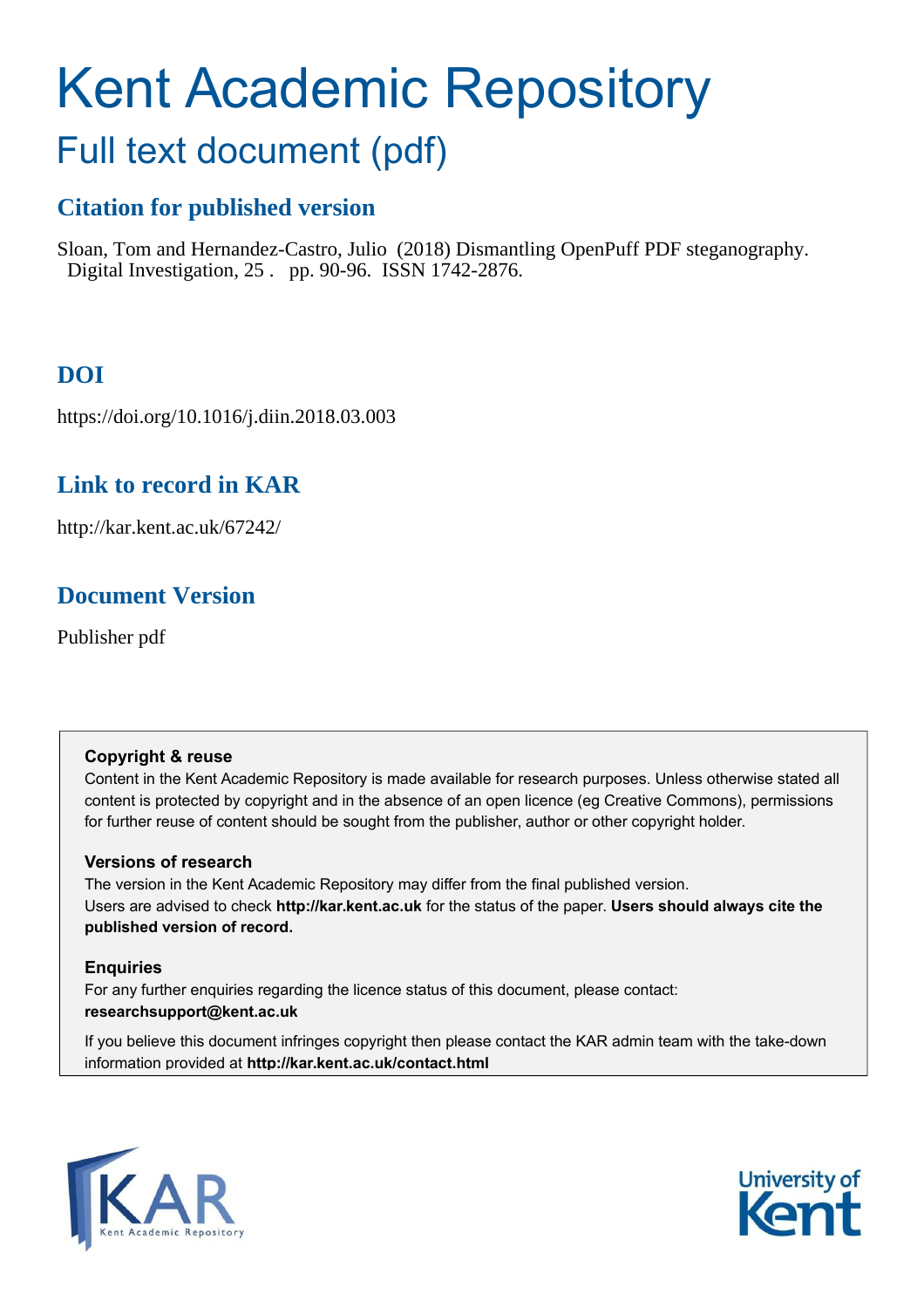#### Digital Investigation xxx (2018)  $1-7$  $1-7$

Contents lists available at [ScienceDirect](www.sciencedirect.com/science/journal/17422876)

## Digital Investigation

journal homepage: [www.elsevier.com/locate/diin](http://www.elsevier.com/locate/diin)

## Dismantling OpenPuff PDF steganography

## Thomas Sloan[\\*](#page-0-0) , Julio Hernandez-Castro

*University of Kent, School of Computing, Canterbury, CT2 7NF, UK*

#### article info

*Article history:* Received 9 October 2017 Received in revised form 5 February 2018 Accepted 12 March 2018 Available online xxx

*Keywords:* Steganography Steganalysis OpenPuff Privacy

#### Introduction

Steganography is the process of hiding information in plain sight. This can be used to carry out secret communications or avoid suspicion over the exchange of information. It is important to emphasise that the objectives of steganography are very different to those of cryptography. The latter provides confidentiality but does not disguise the existence of secret data, which is obvious to any observer and can even be automatically detected due to the high entropy of encrypted data. Steganography, however, aims to avoid detection under all circumstances, even when an active warden has full access to all exchanged data. In most cases, steganographic tools and algorithms will also use cryptography to encrypt the contents that will be later hidden, but their objectives are more ambitious; data should be exchanged without raising any suspicion. This ultimately aims for carrier files to be indistinguishable from unmodified, clean sources. Consequently, the main objective of steganalysis, the associated discipline, is the pursuit of identifying and proving the existence of steganography. Additional objectives could be to estimate the size of the hidden contents, and in a few cases fully recover the hidden message and/or key used. The techniques used by the steganalyst will vary, depending on the embedding algorithm that has been used, but will often be statistically themed or system based.

\* Corresponding author.

<https://doi.org/10.1016/j.diin.2018.03.003> 1742-2876/© 2018 Elsevier Ltd. All rights reserved.

#### **ABSTRACT**

We present a steganalytic attack against the PDF component of the popular OpenPuff tool. We show that our findings allow us to accurately detect the presence of OpenPuff steganography over the PDF format by using a simple script. OpenPuff is a prominent multi-format and semi-open-source stego-system with a large user base. Because of its popularity, we think our results could potentially have relevant security and privacy implications. The relative simplicity of our attack, paired with its high accuracy and the existence of previous steganalytic findings against this software, warrants major concerns over the real security offered by this steganography tool.

© 2018 Elsevier Ltd. All rights reserved.

igital<br>vestiga<mark>tj</mark>on

Modern steganography is often aimed at digital media. There is a myriad of tools able to perform steganography over different carrier formats, such as images, audio, video, executable files, games, VoIP, P2P, etc. Any format that contains some form of redundancy can ultimately be employed for steganography [\(Provos](#page-6-0) [and Honeyman, 2003](#page-6-0)).

#### *Relevance of modern steganography*

Steganography, very much like cryptography, is a dual-use technology. On the one side, it can be used to evade censorship in circumstances where free speech or the free flow of information is limited or restricted. Another use of steganography is to evade the increasingly prying eyes of snooping governments across the world, that try to ban or limit encryption with the excuse that terrorist and other criminals also use it. On the other side, this is partly true as steganography can also help cyber-criminals and terrorists to conceal their communications while exchanging important information and evading prosecution. Steganography is then both a very useful and necessary tool for providing the general public with increased privacy and anonymity, but also can potentially help a very small minority of its users to avoid detection while planning or committing malicious activities. It should be emphasised that steganography tools and its community of users will often have legitimate reasons (i.e. journalists, civil rights and democracy activists under threat of imprisonment, etc.) to use steganography as a means to communicate safely ([The Guardian Project, 2017\)](#page-6-0). However, it is unfortunately the criminal use of steganography



*E-mail addresses:* [ts424@kent.ac.uk](mailto:ts424@kent.ac.uk) (T. Sloan), [jch27@kent.ac.uk](mailto:jch27@kent.ac.uk) (J. Hernandez-Castro).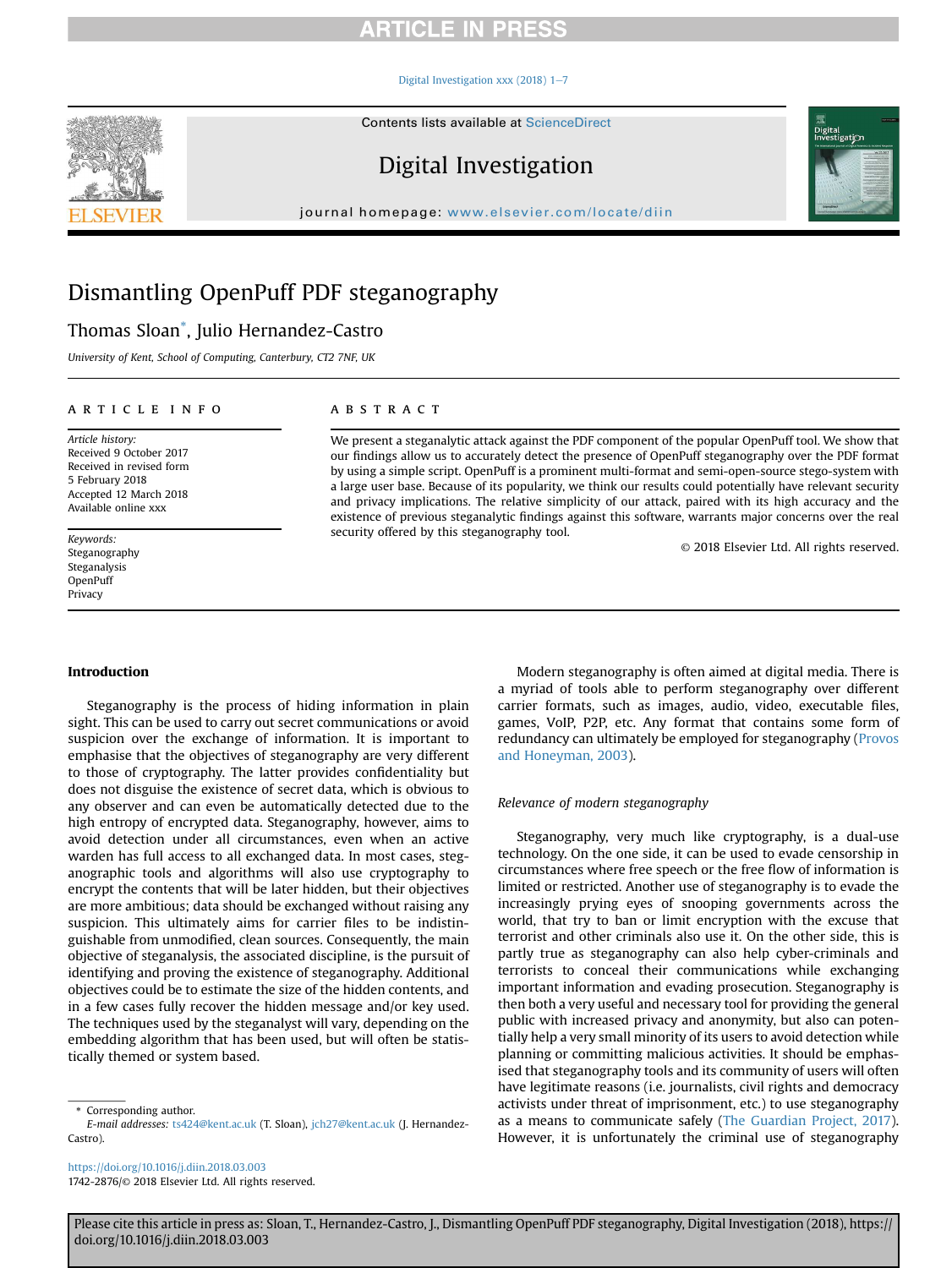which more often reaches widespread exposure through the media. Recent cases in point are the use of image steganography by a network of Russian spies in the US [\(Shachtman, 2010](#page-6-0)), video steganography usage by an Al-Qaeda operative in Germany ([Gallagher, 2012](#page-6-0)), or recent strands of malware employing steganography for communication with their command and control servers [\(Young, 2015\)](#page-6-0).

In recent years, video steganography has become an increasingly popular technique for data exfiltration. One example is the case of an undisclosed Fortune 500 company that was hit by this type of attack [\(Paganini, 2017\)](#page-6-0). The use of video steganography allowed for large amounts of sensitive data to be exfiltrated from the company network after the breach, bypassing all the data leakage protection (DLP) tools and intrusion detection systems (IDS) put in place.

#### *Paper organisation*

The rest of the paper is organised as follows: We will first introduce the OpenPuff steganography tool, covering some of its features, and discussing its popularity and known previous attacks. We will then focus on its operation over PDF files. Afterwards, we will show how to construct and test an efficient distinguisher capable of detecting its carrier files with high accuracy. Also, we will explore how to estimate the size of the hidden data. We will then provide additional results and insights, obtained after extensively testing our proposed approach. We continue with a discussion of our findings, elaborating on their potential impact. Finally, we close the paper with some comments on the social and moral implications of this research, together with conclusions and ideas for future related works.

#### OpenPuff

OpenPuff is a tool capable of performing steganography over a large number of different file formats, concretely (as listed on the tool's website) sixteen, covering media such as images (bmp, jpx, pcx, png, and tga formats), audio (aiff, mp3, NEXT/SUN, wav), video (3gp, mp4 mpg, wob) and Flash/Adobe formats (flv, swf, and pdf). The present study is focused on its operation over the PDF format.

#### *OpenPuff description*

OpenPuff (currently in version 4.0) is marketed as "Yet not another Steganography Software" and is a free semi-open-source tool, which uses the libObfuscate v.2 library, developed by the same author, to perform its cryptography related tasks. The libObfuscate library implements a number of encryption algorithms (including AES, Anubis, Camellia, CAST-256, Clefia, Frog, Hierocrypt3, Idea-NXT, MARS, RC6, Safer+, SC200, Serpent, Speed, Twofish, and Unicorn-A). This large selection of sixteen block ciphers is employed to realise the concept of multi-cryptography, first introduced by its author, where the cipher used to encrypt data is picked pseudo-randomly. It is important to note that, as shown in the architectural design in Fig. 1, these block ciphers are used in the insecure ECB mode, strongly against common practice. It may well be pertinent to add that most of these block ciphers are considered to be very weak or, in some cases, totally broken. Most are not currently in use, and did not even make it to the final stages of the AES competition in 2001.

These design choices are highly non-standard, and some are plainly wrong from a security point of view. We will discuss these issues further in the Conclusions section. libObfuscate also implements four hash functions, all producing a 512-bit digest. These are Grostl, Keccak (the new SHA-3 standard), SHA-2 and Skein. OpenPuff also offers a cryptographically secure pseudo-random number generator (CSPRNG) based on AES but not following any known PRNG standard. It is perhaps relevant to stress that, although libObfuscate's source code is available, OpenPuff is in itself closed source, so we don't know exactly how the steganography algorithms operate. This is again against best practice and can be considered a security issue.

#### *OpenPuff popularity*

Despite its highly unusual and sometimes very questionable design criteria, OpenPuff has received notoriously positive feedback and enjoys a very good reputation. Users appear to appreciate its versatility, simplicity, and ability to perform over multiple media. It is quite common to find recommendations and positive reviews for OpenPuff ([Zukerman, 2013](#page-6-0)), which has been short-listed in a number of "Best security tools" or "Best steganography tools" articles, some recently and by prestigious media and cyber-security experts ([Hosmer, 2012](#page-6-0)). Although details are not available on the tool's website, third party sites reveal large download numbers (these figures are as of 27/09/2017), as shown in Table 1. We expect the total numbers of downloads to be significantly higher than those shown below.

#### *Related work*

Known steganalytic results against OpenPuff are surprisingly scarce. To the best of our knowledge, much of the related work in this avenue of steganography has been reported in just two academic publications: A recent attack targets the MP4 component ([Sloan and Hernandez-Castro, 2015](#page-6-0)). This work takes advantage of OpenPuff's modification of MP4 flags that are commonly set to a null value. Based on this observation, a script is proposed which, after being extensively tested, demonstrates high detection accuracy. As a result, the MP4 component of OpenPuff should be considered broken and hence totally insecure. The audio component of OpenPuff was examined by [Liu](#page-6-0) [et al. \(2011\)](#page-6-0) who were able to successfully detect OpenPuff steganography as implemented on an older version of the tool (v3.10). The authors proposed the StegAD scheme to detect audio steganography in cloud services, using an enhanced version of the RS algorithm originally proposed by Fridrich et al ([Fridrich](#page-6-0) [and Goljan, 2002](#page-6-0)).

The use of PDF steganography has been explored both inside and outside academic literature. Several embedding algorithms have been proposed by researchers, while a number of tools also exist for public and commercial use. In current literature, algorithms can either target the PDF format directly, or exploit a form of ASCII steganography, which can then be converted from one texttype format to another. Rafat & Sher ([Rafat and Sher, 2013](#page-6-0)) propose an ASCII based steganographic algorithm robust enough to allow conversion between MS Word and PDF files without losing any of the embedded content.

Alizadeh et al. ([Alizadeh-Fahimeh et al., 2012](#page-6-0)) examine a number of existing techniques for PDF steganography including word/ character embedding and the manipulation of incremental updates. However, these are not robust techniques and cannot be used outside of the PDF environment. The authors also examine similar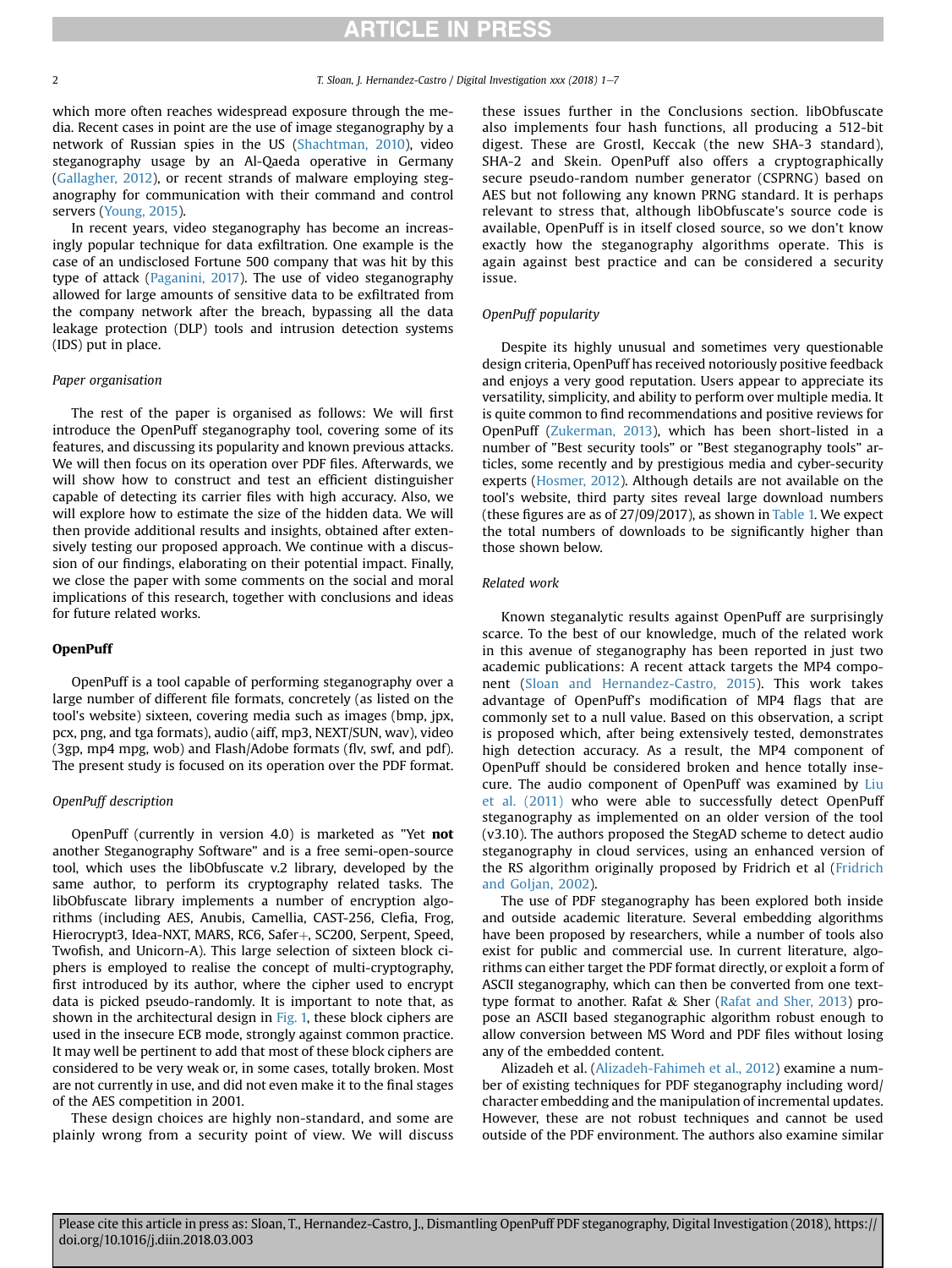*T. Sloan, J. Hernandez-Castro / Digital Investigation xxx (2018) 1-7* 3

<span id="page-3-0"></span>

Fig. 1. OpenPuff cryptographic architecture, from ([Oliboni, 2017\)](#page-6-0).

#### Table 1

Approximate download figures for OpenPuff as of 27/09/2017.

| Website                                                                   | Downloads in Last Lear | Total downloads |
|---------------------------------------------------------------------------|------------------------|-----------------|
| http://download.cnet.com/OpenPuff/3000-2092_4-75450743.html               | 2038                   | 8637            |
| http://www.pcworld.com/product/1252470/openpuff.html                      | 0                      | 1420            |
| http://www.softpedia.com/get/Authoring-tools/Authoring-Related/Puff.shtml | 808                    | 59.002          |
| http://www.downloadcrew.co.uk/article/27852-openpuff                      | 462                    | 2406            |
| http://www.freewarefiles.com/OpenPuff_program_58719.html                  | 694                    | 5274            |
| http://www.majorgeeks.com/files/details/openpuff.html                     | 1229                   | 10.004          |
| http://www.winpenpack.com/en/download.php?view.913                        | 311                    | 3271            |
| http://www.baixaki.com.br/download/openpuff.htm                           | 494                    | 3499            |
| http://www.brothersoft.com/openpuff-34008.html                            | 13                     | 38.956          |
| http://openpuff.en.uptodown.com/                                          | 686                    | 2200            |
| Total                                                                     | 6735                   | 134,669         |

but more efficient embedding algorithms such as steganography via hidden PDF components and the manipulation of margins and TJ operators. The authors continue the work of [Zhong et al. \(2007\)](#page-6-0) and develop two similar algorithms, one with slightly better security but lower capacity, the other with higher capacity but provably worse security.

Furthermore, tools such as StegoStick, DeEgger Embedder, wbStego are examples of the many available to the general public that can perform steganography over PDF files.

On the other hand, there is only a handful of published steganalytic attacks against PDF in the existing literature. One such example is a detection method for word shift steganography in PDF, by [Lingjun et al. \(2008\)](#page-6-0). The authors propose a blind steganalytic attack against steganography through inter-word space length, through the analysis of the statistical properties of spacing.

#### OpenPuff PDF steganography

In this section, we present our findings on the operation of OpenPuff over PDF carrier files. For context, we will also include a very brief introduction to the PDF format, highlighting just the basic knowledge required to understand the attack discussed. We will also detail very briefly the state-of-the-art, to put OpenPuff's algorithm into perspective.

#### *The PDF format*

The contents of this section are largely based on [\(Incorporated,](#page-6-0) [2006;](#page-6-0) [King, 2005\)](#page-6-0) to which we refer any interested readers for further technical info.

The Portable Document Format, known widely as PDF, is a document format published originally by Adobe as a proprietary model in 1993. It was not until 2008 that it was published as an open standard, as ISO 32000-1:2008. The functionality of a PDF file is largely determined by a series of objects such as dictionaries, arrays, streams and other values (character sets, operators, etc) that act as metadata to describe the file. The PDF syntax is best understood by thinking of it in four parts, as described below:

- Objects. A PDF document is a data structure composed from a small set of basic types of data objects.
- File structure. The PDF file structure determines how objects are stored in a PDF file, how they are accessed, and how they are updated. This structure is independent of the semantics of the objects.
- Document structure. The PDF document structure specifies how the basic object types are used to represent components of a PDF document: pages, fonts, annotations, and so forth.
- Content streams. A PDF content stream contains a sequence of instructions describing the appearance of a page or other graphical entities. These instructions, while also represented as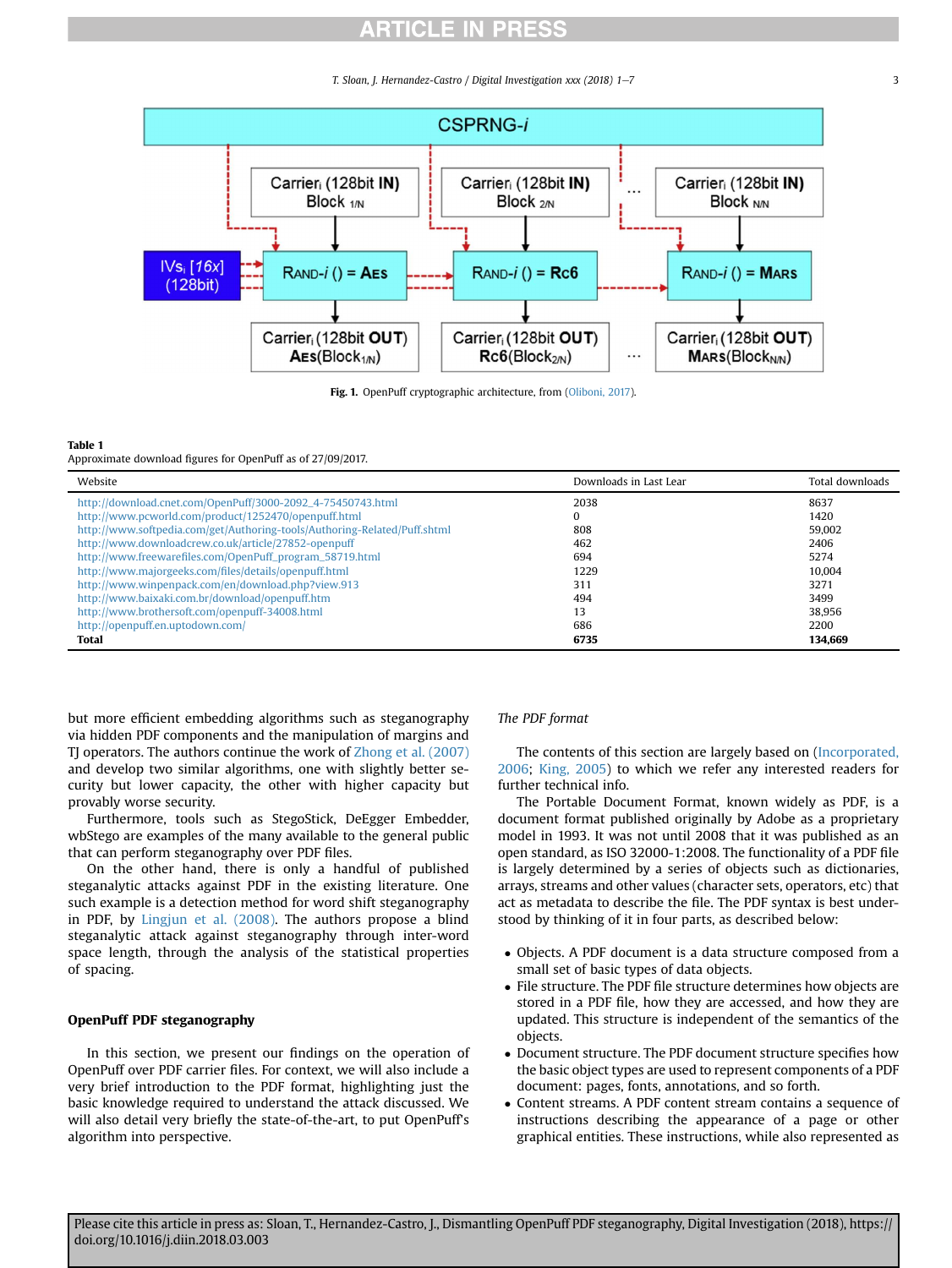<span id="page-4-0"></span>4 *T. Sloan, J. Hernandez-Castro / Digital Investigation xxx (2018) 1*e*7*

objects, are conceptually distinct from the basic objects that represent the document structure.

It may be handy for understanding later sections of this work to become more familiar with how streams operate. In [\(Incorporated,](#page-6-0) [2006](#page-6-0)), we find that a stream object is a sequence of bytes. Furthermore, a stream may be of unlimited length, whereas a string shall be subject to an implementation limit. For this reason, objects with potentially large amounts of data, such as images and page descriptions, shall be represented as streams. A stream consists of a dictionary followed by zero or more bytes bracketed between the keywords stream (followed by newline) and endstream. The keyword stream that follows the stream dictionary is followed by an end-of-line marker consisting of either a CARRIAGE RETURN and a LINE FEED or just a LINE FEED, and not by a CARRIAGE RETURN alone. The sequence of bytes that make up a stream lie between the end-of-line marker following the stream keyword and the endstream keyword; the stream dictionary specifies the exact number of bytes. There should be an end-of-line marker after the data and before endstream; this marker shall not be included in the stream length. There shall not be any extra bytes, other than white space, between endstream and endobj. [Fig. 2](#page-3-0) provides illustrative examples of the PDF format.

Both objects and, in particular, streams play an important role in OpenPuff steganography over PDF files.

#### Testing and results

In this section, we present the analytic framework that we developed to carry out our successful attack against OpenPuff, and the corresponding results of our analysis. Through our testing method, we analyse the PDF steganography component of Open-Puff. From this, we have constructed a distinguisher and a message estimator (as shown in [Appendix 1](#page-5-0)), to detect the presence of OpenPuff PDF steganography. These tests are discussed and shown in Section [Testing and results.](#page-3-0)

#### *Construction of a distinguisher and estimator*

OpenPuff claims that data is pre-encrypted with multicryptography before being embedded into a file. The message is then scrambled (shuffled with random indexes), whitened (mixed with a high amount of noise, taken from an independent CSPRNG seeded with hardware entropy) and encoded (with adaptive non-linear encoding, that takes also original carrier bits as input). This stego-system also claims "modified carriers will need much less change and deceive many steganalytic tests (e.g.: chi square test)."

OpenPuff PDF steganography embeds data through the modification of end-of-line (EOL) markers, called 'white-space characters'. In particular, the carriage return (CR) and line feed (LF) characters



Fig. 2. Components (left) and structure (right) of a PDF file, accessed from [\(Incorporated, 2006\)](#page-6-0).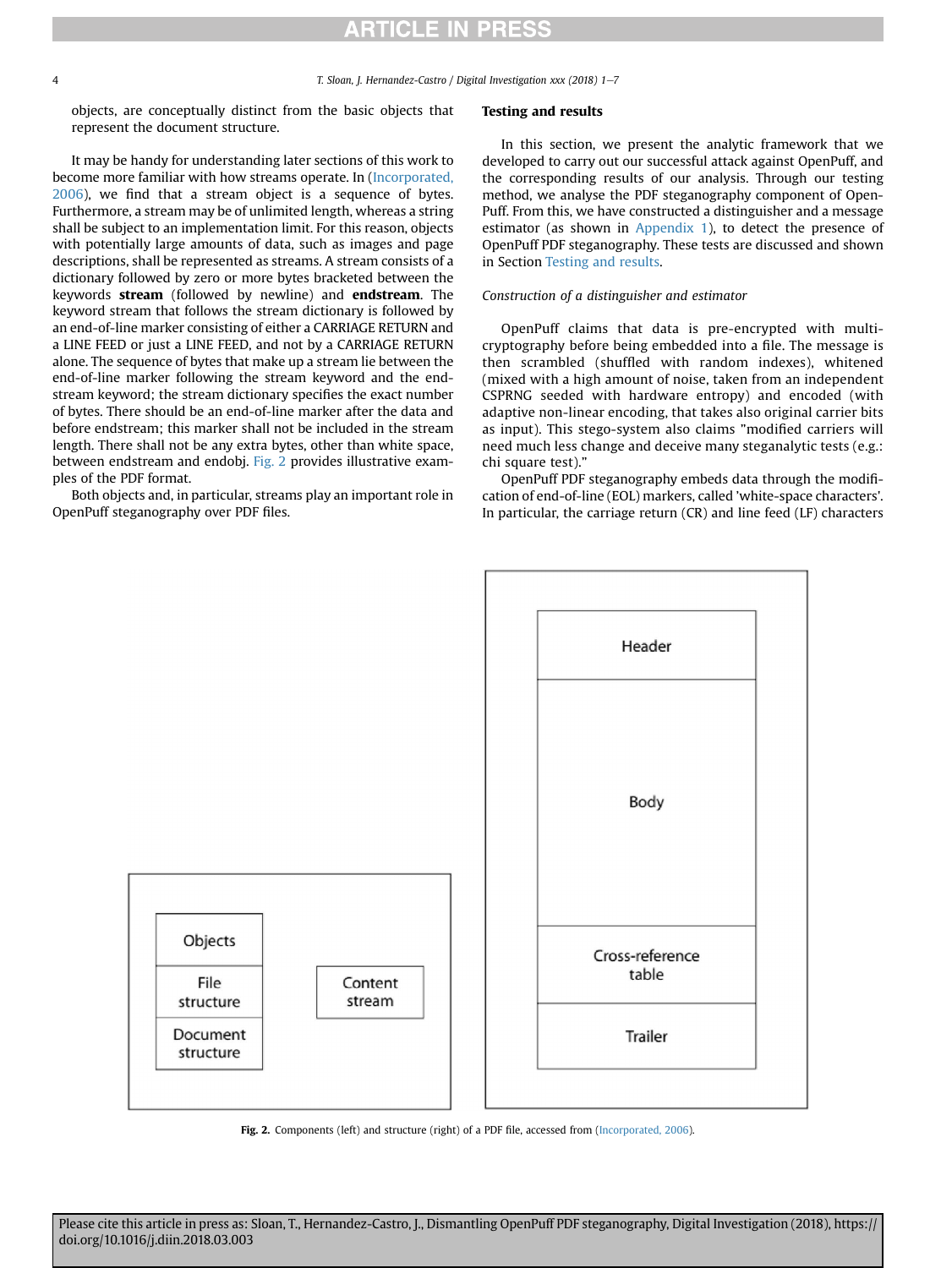*T. Sloan, J. Hernandez-Castro / Digital Investigation xxx (2018) 1-7* 5

<span id="page-5-0"></span>

|  |  |  |  |  |                                                                                                                 |  |  | 00000920 62 6A OF 3C 3C 2F 52 65 63 74 5B 36 38 2E 37 36 bj. << /Rect[68.76<br>00000930 33 38 20 35 39 30 2E 35 32 32 20 33 31 37 2E 30 38 590.522 317.0 |
|--|--|--|--|--|-----------------------------------------------------------------------------------------------------------------|--|--|----------------------------------------------------------------------------------------------------------------------------------------------------------|
|  |  |  |  |  | $\mathbf{E}$ $\mathbf{a}$ 2 $\mathbf{v}$ $\mathbf{v}$ analysis of $\mathbf{E}$ components modified by Open Buff |  |  | 00000920 62 6A 02 3C 3C 2F 52 65 63 74 5B 36 38 2E 37 36 bj. << /Rect[68.76<br>00000930 33 38 20 35 39 30 2E 35 32 32 20 33 31 37 2E 30 38 590 522 317.0 |

3. Hex analysis of EOL components modified by OpenPuff.

are used to denote newlines in the metadata of a file. These are represented by  $0\times 0A$  and 0x0D in hex, which we can use as a key identifier for the detection of OpenPuff PDF steganography. This is determined by our testing of OpenPuff's embedding impact over clean PDF files.

As shown in [Fig. 3,](#page-4-0) the CR and LF characters are flipped once modified. Embedding modifications by OpenPuff will not be detected through analysis of file metadata via PDF parsers. Use of PDF-parser alongside WinMerge revealed identical files. This emphasises that the OpenPuff embedding algorithm requires more focused analysis.

When the original file employs exclusively the  $0\times 0$ A character, OpenPuff operates in exactly the opposite fashion. Again, it is the coexistence of both 0x0D and  $0\times$ 0A markers that reveal hidden contents, because the tool never flips all available values, as it has a maximum capacity of 50%. Because of this, a method can be constructed to perform analysis of PDF files and extract  $CR + LF$  characters. We have developed a proof of concept for this which is shown alongside our testing in Section [Testing](#page-4-0).

In addition to our detection scheme, we constructed an estimator to determine the maximum possible number of bytes that could be embedded within each file. The following calculation estimates the maximum possible embedded size by using least squares (Lu et al.,  $2004$ ).

maxhiddensize =  $0.2204 \times \text{occurf11} + 0.2117 \times$ occurf[2](#page-4-0)1 + 0.2115  $\times$  occurf31-194.6563<sup>2</sup>

[Table 2](#page-4-0) shows a sample of 10 files with the given maximum capacity for each PDF file and our scheme's estimation. Each file is from a self-created dataset using our proof-of-concept (Appendix A).

#### *Testing*

To examine the accuracy of the distinguisher, two separate rounds of testing are performed. The first round of testing uses a small dataset and non-random data embedding. The second series of tests comprises a significantly larger dataset and random embedded data.

#### *First round of testing*

In the first round of testing, we obtained a total of 3000 PDF files. These were accessed through a webcrawler that traversed three separate locations. The first was a random selection of urls generated from the DMOZ archive [\(AOL, 2015](#page-6-0)). The second dataset of PDF files was downloaded from the [Archive.org](http://Archive.org) website and the third set of PDFs were obtained from Google Scholar. These were tested in three batches of size 1,000 candidate PDFs which were run through the OpenPuff embedding algorithm and successful carriers were embedded with a small txt file that contained a single letter 'a'. This resulted in a total of 50 successful candidate carrier files that had information embedded via OpenPuff. In addition to this,

<sup>1</sup> The full script can be shown in Appendix A.

<sup>2</sup> The full script can be shown in Appendix A.

false positive rates for the distinguisher were also tested. [Tables 3](#page-4-0) [and 4](#page-4-0) provide an overview of these tests.

The selection of a candidate PDF file for OpenPuff appears to be a highly selective process, based on the small number of successfully modified files (approximately 1.6%). Due to the exclusive modification of white-space characters, a PDF file can only be used if the file contains enough carrier bytes.

#### *Second round of testing*

The second round of testing included a significantly larger dataset. These were downloaded in three separate instances from [Archive.org,](http://Archive.org) using the search phrases "PDF", "Computing", and "Medical". The new datasets comprised a total of 13,000 PDF files. From this, 135 were eligible candidates for OpenPuff steganography.

For each eligible PDF file, OpenPuff embedded random data at the maximum capacity offered by the tool. The distinguisher demonstrated results similar to that shown for the first series of tests with again 100% accuracy for each stego-object analysed (see Table 5).

False positives produced similar results to those shown on the first series of tests. A false positive rate of 0.5% will ensure that investigative time spent addressing these flagged objects is minimal (see Table 6).

This method of false positive testing covers a diverse range of PDF files. These are from many different creators and sources, and in some cases do not specifically follow official standards for the generation of PDF files.

| Table 2            |  |
|--------------------|--|
| Estimator results. |  |

| File         | Maximum Capacity (bytes) | Estimation (bytes) | Error $(\%)$ |
|--------------|--------------------------|--------------------|--------------|
| Test File 1  | 80                       | 90.64              | $+13.3$      |
| Test File 2  | 112                      | 110.74             | $-1.1$       |
| Test File 3  | 64                       | 54.25              | $-15.2$      |
| Test File 4  | 544                      | 545.19             | $+0.2$       |
| Test File 5  | 224                      | 218.34             | $-2.5$       |
| Test File 6  | 864                      | 858.92             | $-0.5$       |
| Test File 7  | 80                       | 84.01              | $+5.0$       |
| Test File 8  | 1232                     | 1219.72            | $-0.9$       |
| Test File 9  | 80                       | 76.62              | $-4.2$       |
| Test File 10 | 416                      | 412.68             | $-0.7$       |

#### Table 3

| Datasets  | Number of files | Processed by OpenPuff (%) | Detection Rate |
|-----------|-----------------|---------------------------|----------------|
| Dataset 1 | 1000            | 10 (1.0%)                 | 100%           |
| Dataset 2 | 1000            | 13 (1.3%)                 | 100%           |
| Dataset 3 | 1000            | 27 (2.7%)                 | 100%           |

#### Table 4

False positive results for first series of tests.

| Number of files | False Positives/Negatives | Accuracy |
|-----------------|---------------------------|----------|
| 3000 (FP test)  | 13/1                      | 99.6%    |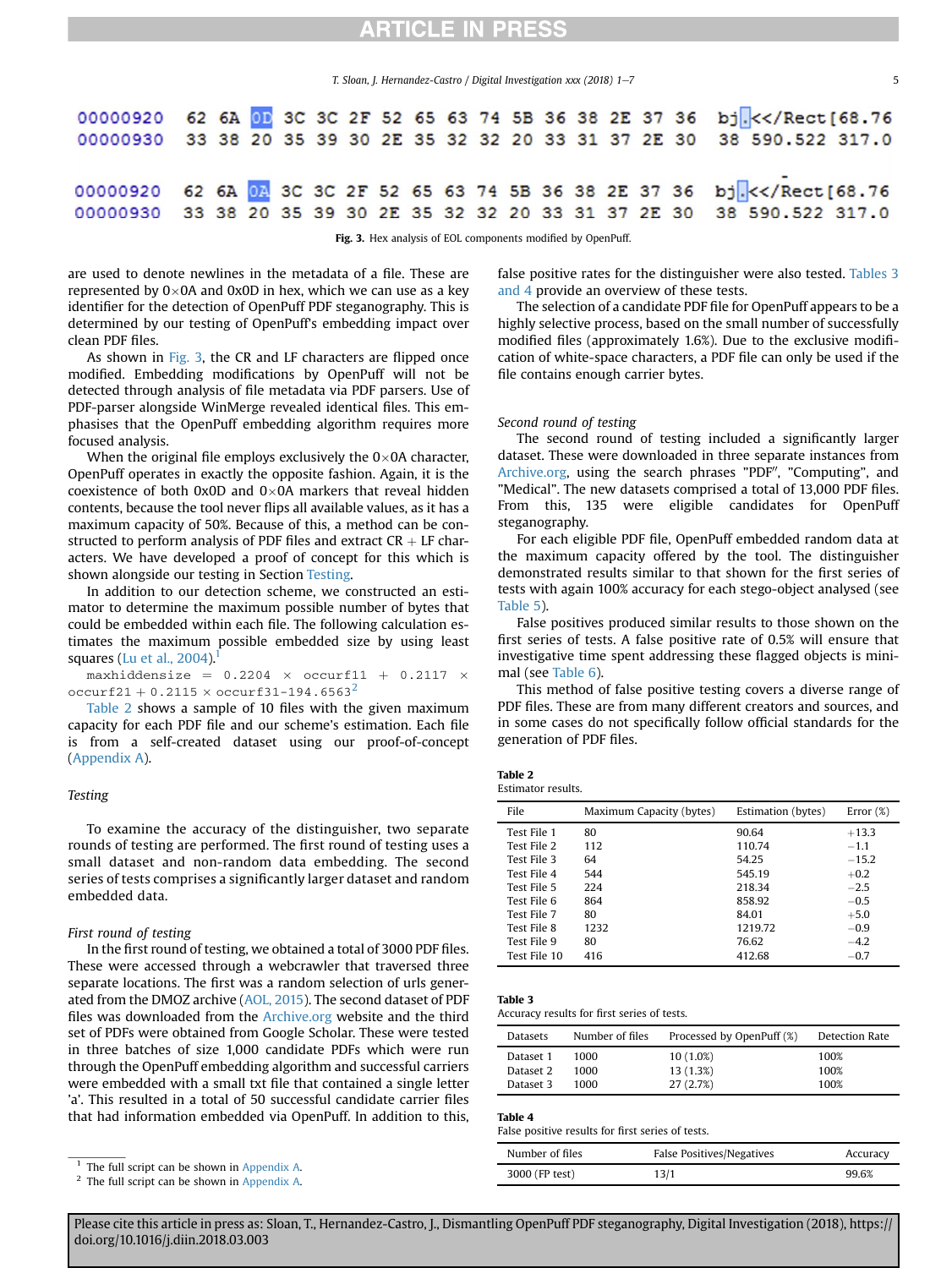<span id="page-6-0"></span>6 *T. Sloan, J. Hernandez-Castro / Digital Investigation xxx (2018) 1*e*7*

| 14D) |  |
|------|--|
|------|--|

Accuracy results for second series of tests.

| <b>Datasets</b> | Number of files | Processed by OpenPuff (%) | Detection Rate |
|-----------------|-----------------|---------------------------|----------------|
| Dataset 1       | 5000            | 56 (1.1%)                 | 100%           |
| Dataset 2       | 5000            | 67 (1.3%)                 | 100%           |
| Dataset 3       | 3000            | 12 (0.4%)                 | 100%           |

#### Table 6

False positive results for second series of tests.

| Number of files | False Positives/Negatives | Accuracy |
|-----------------|---------------------------|----------|
| 13000 (FP test) | 68/0                      | 99.5%    |

#### Impact of findings

A total of 16,000 PDF files were downloaded and examined using our proposed distinguisher. The results of our tests alongside other existing attacks in literature reveal an unprecedented vulnerability in a tool that is surprisingly highly recommended. This is the second identified case in which OpenPuff embeds hidden data through manipulation of metadata components. This shows that it may work in a similar fashion for other embedding algorithms for OpenPuff. If other formats can also be attacked using similar techniques, then any use of the tool would be inadvisable. There appears to be a significant lack of PDF steganography tools, not only in academic literature, but also generally available to the public. This may result in people hiding sensitive information with OpenPuff, which as we have shown can be detected. As a result, it is important to stress that this tool should not be used in any security setting.

import re import sys import os import glob

for filename in  $glob(glob('*.pdf))$ :

with open(filename, " $rb$ ") as f:

 $stream=f.read()$  $f10 = re.$  findall (b'\x65\x6E\x64\x73\x74\x72\x65\x61\x6D\x0D', stream) #Counting "endstream+CR"  $occurf10=len(f10)$ f11 = re. findall (b'\x65\x6E\x64\x73\x74\x72\x65\x61\x6D\x0A', stream) #Counting "endstream+LF"  $occurf11 = len(f11)$  $f20 = re.\nfindall (b'\x65\x6e\x64\x66'\x6B\x64\x0D', stream) \#Counting "endobj+CR"$  $occurf20=len(f20)$  $f21 = re. findall (b')x65\x6e\x64\x6F\x62\x6A\x0A', stream) #Counting "endobj+LF"$  $occurf21 = len(f21)$ f30 = re. findall ( $b'\x20\x6F\x62\x6A\x0D'$ , stream) #Counting " obj+CR"  $occurf30=len(f30)$ f31 = re. findall ( $b'\x20\x6F\x62\x6A\x0A'$ , stream) #Counting " obj+LF"

```
occurf31 = len(f31)
```
hidden\_contents=( $(occurf10 * occurt1) + (occurf20 * occurt21) + (occurt30 * occurt31)) > 0$ 

```
if hidden_contents:
   print "This PDF file has contents hidden with OpenPuff"
   maxhidden size=0.2204 * occurf11+0.2117 * occurf21+0.2115 * occurf31-194.6563print "Our estimate of the maximum size of the embedded data is", maxhiddensize, "bytes"
else :
   print "This PDF file does not have contents hidden with OpenPuff"
    if ((occurf10 * occurf20)=0):print "It looks like a scanned or a compressed file"
```
#### Conclusion

In this paper, we present the first attack against the PDF component of the OpenPuff embedding algorithm. The high accuracy of our distinguisher paired with the simplicity of the attack raises serious concerns about the tool's security and its true steganographic capabilities. In light of our results, we believe that the PDF component of OpenPuff should be considered completely broken and therefore not fit for purpose. Having studied the way in which OpenPuff hides data over PDF files, many similarities appear with previous results over MP4. This leads us to believe that other methods of OpenPuff steganography will be performed via only the most simplistic metadata manipulations. As a consequence of this and until further research is carried out, we strongly discourage the use of the OpenPuff tool and dispute the author's claim that this tool is "suitable for highly sensitive data covert transmission".

#### Acknowledgments

This project has received funding from the European Union's Horizon 2020 research and innovation programme, under grant agreement No.700326 (RAMSES project). The authors also want to thank EPSRC for project EP/N024192/1, which partly supported this work.

#### Appendix A. Python Implementation of OpenPuff PDF Classifier